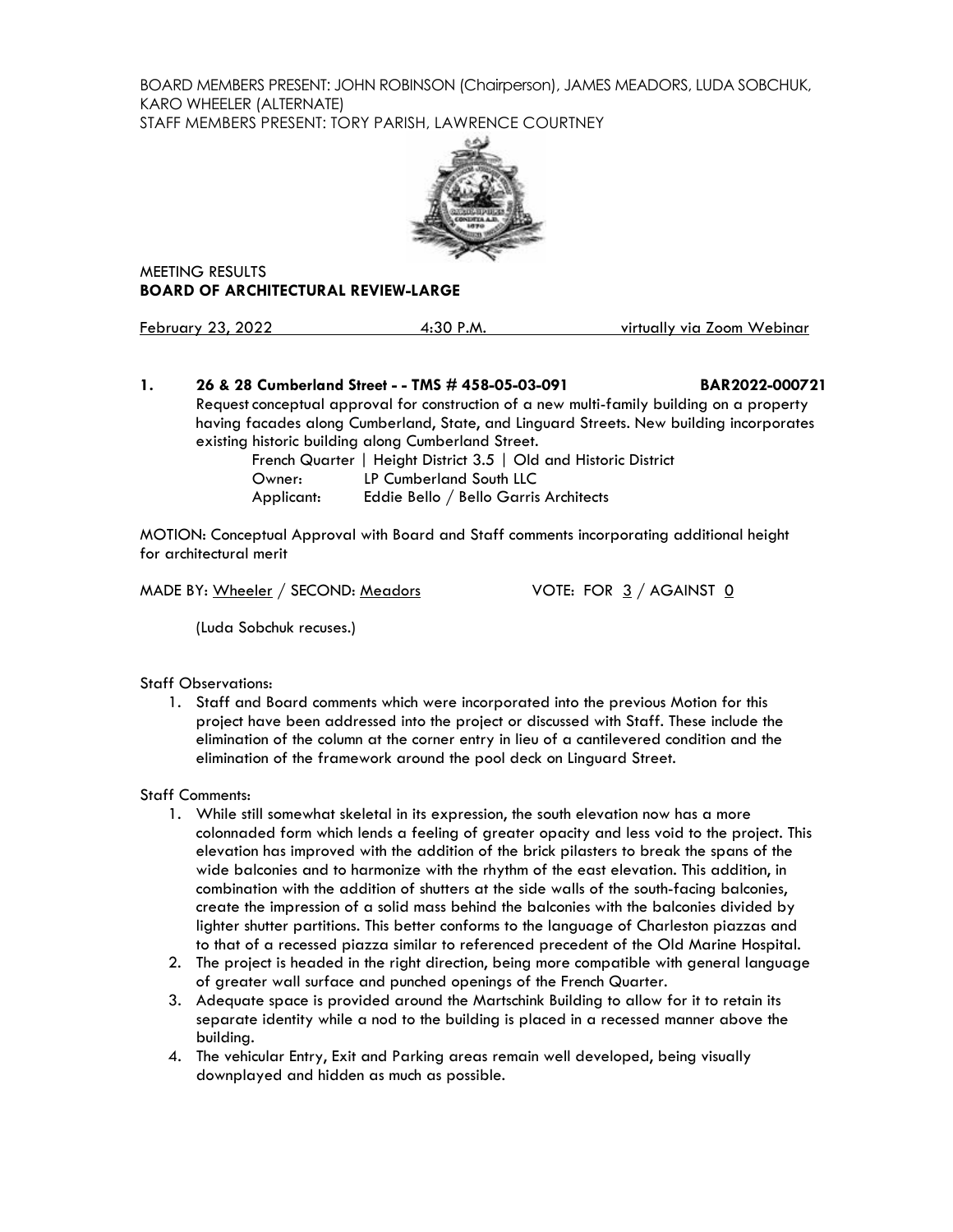# February 23, 2022 Page | **2**

- 5. The wall panels to the east of the pool will be seen from Linguard Street and need to be restudied. These should be made less prominent or should be made into more of a masonry feature wall, limited in width, that could feature an amenity to the pool deck, such as a simple wall fountain or trellis.
- 6. Staff agrees that the existing Martschink Building language should not be changed.

### Staff Recommendation:

Conceptual Approval with Board and Staff Comments.

Board Comment:

- State Street façade looks great. Appreciate the removal of the column at the corner. Consider making the metal third floor porch deck match the second-floor porch. This thicker porch deck would align with the solid portions of the proposed building behind the Martschink Building. An opportunity exists for an additional or different material at the ground floor at Linguard to engage the street since these are very large panels.
- Interesting how minimal change to the façade changed the proportions in a very positive and impactful way. Simple substitution of steel with brick columns has basically solved the issues brought up previously. Fits very well. To respond to previous comment, I see this building as two stories over one with second and third floors combined. Adding brick to third floor line would make the southern elevation more gridded while it looks very good right now. The only element that stood out to me is the facade over the Martschink building where language is broken to nod to the Martschink. The four single windows here could receive more detail at preliminary or final review. This is a good example of a project that is of Charleston and uses the cues and takes inspiration in forms of Charleston and relates very well to the Martschink including being stepped back enough to respect it. Building appears as a three-story building, and the additional floor space is warranted. A good example for massing. Colors suggested in proposal helps to distinguish old from new but also is compatible together.

For full Board comments, please visit the City of Charleston's YouTube Channel.

Background: Conceptual Review – February 9, 2022:

*02/09/2022 Board Motion: Deferral incorporating Board and Staff comments*

*02/09/2022 Staff Comments:*

- *1. The east-facing State Street facade is the most successful of the project incorporating vertical proportions, a taller ground floor, a recessed penthouse, and detailing which includes fluted metal panels, brick reveals, and a rhythmic layered framework which harmonizes with its neighbor to the north, the Loutrel Hotel.*
- *2. At the east façade, incorporate a similar recessed frame about the fixed panels at the first floor in order to visually thicken the pilasters to match the appearance of these at the second and third floors.*
- *3. While the indented corner at the southeast evokes traditional Charleston corner storefronts, the scale of this project and the corner column do not match. The corner column should be omitted in lieu of a cantilevered corner or made more robust.*
- *4. The south-facing Cumberland Street façade is a language of voids, created by an abundance of balconies. This skeletal language is out of character with surrounding Charleston buildings which are more solid or opaque with punched openings and it may be too much in contrast with the saved Martschink Building.*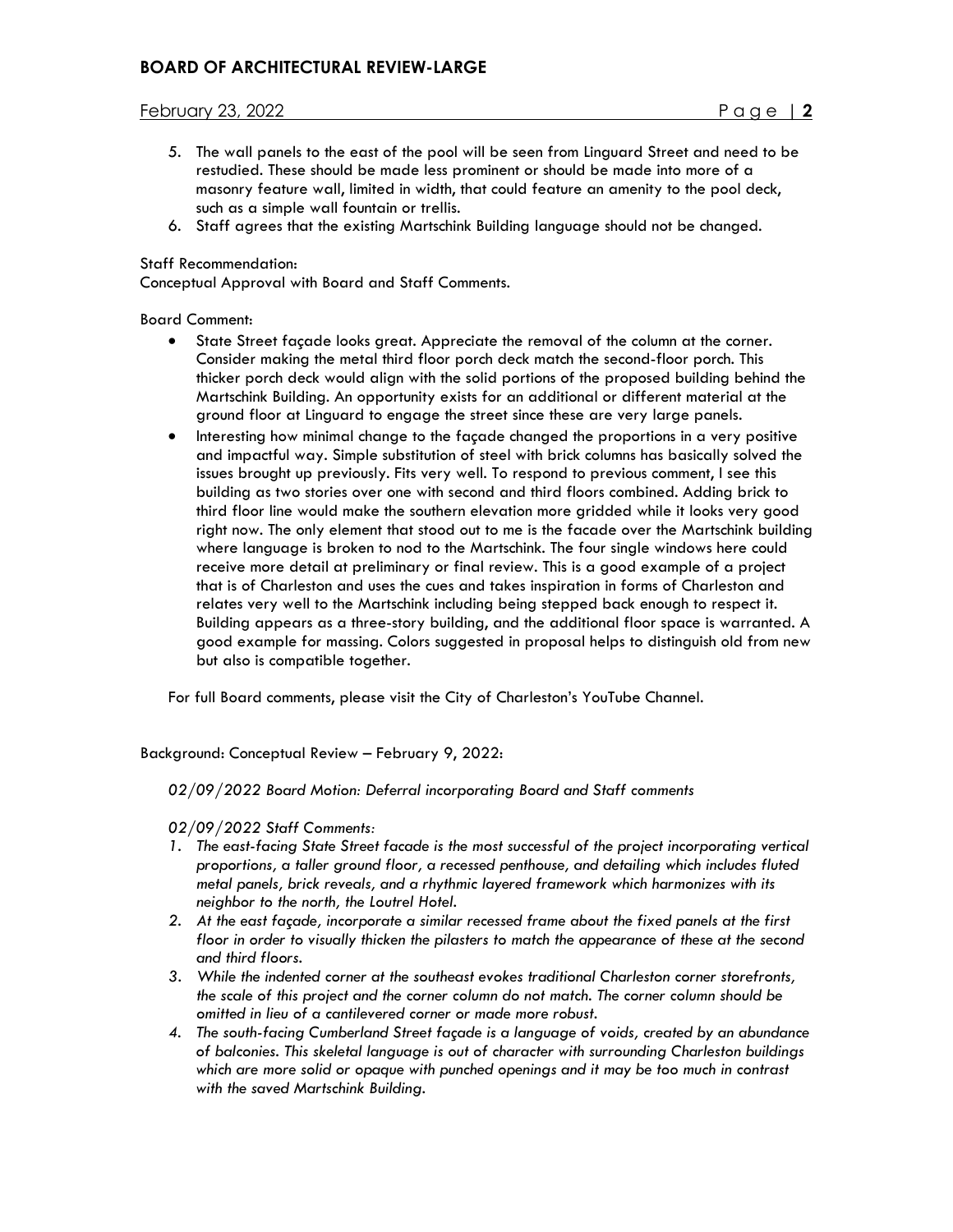# **BOARD OF ARCHITECTURAL REVIEW-LARGE**

## February 23, 2022 Page | **3**

- *5. The wide spans of the balcony porches on the south elevation, while interrupted with a single column, read horizontally rather than with good proportions. The brick pilasters are pulled apart and provide minimal solid surface and mass to this elevation.*
- *6. Continue the band between the second and third floors at the east façade and southeast corner by incorporating it into the south façade to better tie these elevations together.*
- *7. At the north-facing Linguard Street portion, the extended framework to encompass the pool deck, feels like a different expression, especially with closing the curtains. Structure to encompass the pool deck should be recessed and lightened instead.*

*02/09/2022 Staff Recommendation:* 

*Deferral with Board and Staff comments for massing of solid/void language and for more cohesiveness in the architectural language between elevations.*

*02/09/2022 Board Comment:*

- *Recognize the architectural motif of using masonry but pursuing lightness, and this is not inappropriate for this location. Solid heavy masonry might be overwhelming. The egg crate effect that comes about from the balconies is hard to work with in Charleston, and this is an area that needs study. Considering the extent of Staff and Public comment, which can be resolved, this most likely points to a deferral.*
- *No additional comment*
- *The eastern elevation is very successful. Like the stepping down to the neighborhood. Will look at perspective from Philadelphia Alley. Street is so narrow that there is some question about visibility of some portions when at street-level.*

*02/09/2022 Board Motion: Deferral incorporating Board and Staff comments*

#### **2. 332 & 334 & 336 King Street and 36 George Street - - TMS # 457-04-02-006/007/008/009 BAR2022-000736**

Request for additional alley lighting between 332 King Street and 36 George Street.

| c. 2021   Old and Historic District |                          |  |  |  |
|-------------------------------------|--------------------------|--|--|--|
| Owner:                              | King & George Street LLC |  |  |  |
| Applicant:                          | Kyra Brower / LS3P       |  |  |  |

**Deferred by Applicant.**

# **3. 115 Meeting Street - - TMS # 457-12-02-001 BAR2022-000733**

Request conceptual approval for exterior alterations. Category 1 | c. 1970 | Old and Historic District Owner: Ash Patel / RLJ Lodging Trust Applicant: Jonathan Handel / architecture incorporated

MOTION: Conceptual Approval with Board and Staff Comments for hardscape elements in front of the Loggia and in the Courtyard, Denial of up-lighting on the building and changes to the historic balconies, and Deferral for clarification of any elements being removed or relocated, such as the fencing to be relocated, and to give final details for hardscape elements to Staff.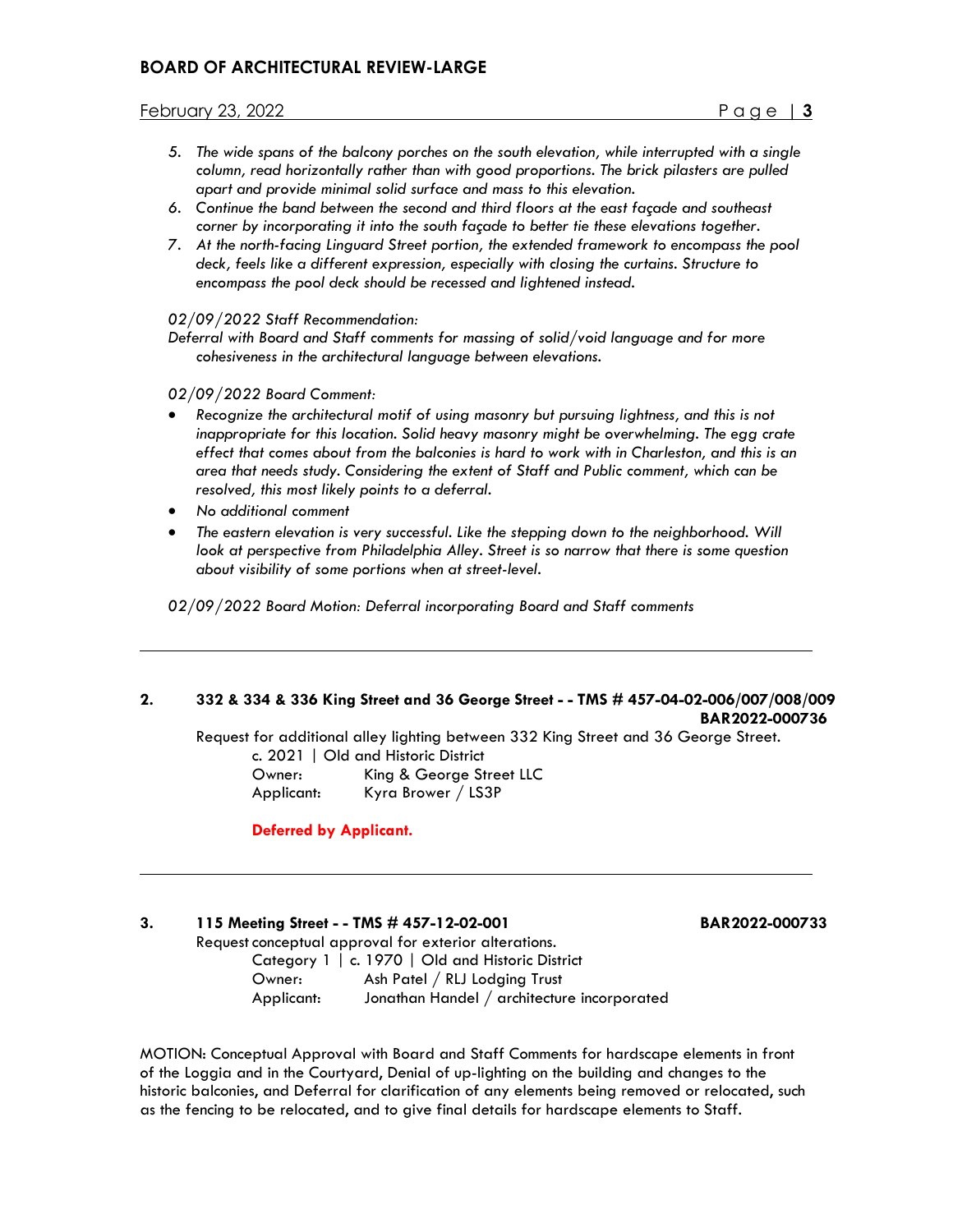MADE BY: Wheeler / SECOND: Meadors VOTE: FOR 4 / AGAINST 0

Staff Observation:

1. This application, while perhaps minimal in scope related to visibility, is brought before the Board as this is a Category 1 building.

### Staff Comments:

- 1. The proposed work on the balconies includes raising the existing panel and adding a horizontal member above and beneath the panel in order to develop a 42-inch-tall guardrail for the balconies. The Secretary of Interior Standards recommends the identification of character-defining features so that code-required work will not result in their damage or loss. However, there appears to be no demonstrable or compelling reason to alter the balconies. In combination with the cornice, the balconies are salvaged elements of the original Mills House Hotel which was constructed in 1853, and these are the character-defining features of this building. The proposed work will alter the proportion of the balcony bay openings and will diminish the ornate and intricate scrollwork which dominates the balconies. Therefore, altering them is not recommended.
- 2. The proposal includes in-ground up lighting (N7 on A1.01) to illuminate the columns at the Loggia on Meeting Street. BAR traditionally has discouraged the use of up lights on noncivic buildings, and these should be eliminated.
- 3. The proposed work in the Courtyard is somewhat visible from the public right-of-way through the Loggia and via an alley corridor between the Mills House and Hibernian Hall. However, Staff finds these changes to be appropriate and takes no issue with the exception of clarification needed on any relocation of building elements.

#### Staff Recommendation:

Conceptual Approval with Board and Staff Comments for hardscape elements in front of the Loggia and in the Courtyard, Denial of up-lighting on the building and changes to the historic balconies, and Deferral for clarification of any elements being removed or relocated, such as the fencing to be relocated.

Board Comment:

- Agree with Staff comments.
- Same, in agreement comments and recommendations.
- Alternation to balconies, while well-intentioned, are a hard sell as building effectively is a replica of its predecessor of which there is little remaining historic elements.
- Lacking detailed information for the balcony work, and proportionally will not work.
- Agree with Staff recommendation. Issue of railing height comes up often with historic renovation, but BAR and City Staff have denied the request if they are character-defining features. Hardscape elements, which Staff has recommended to be conceptually approved, if recommendation holds, could be reviewed by Staff for development and final review.

For full Board comments, please visit the City of Charleston's YouTube Channel.